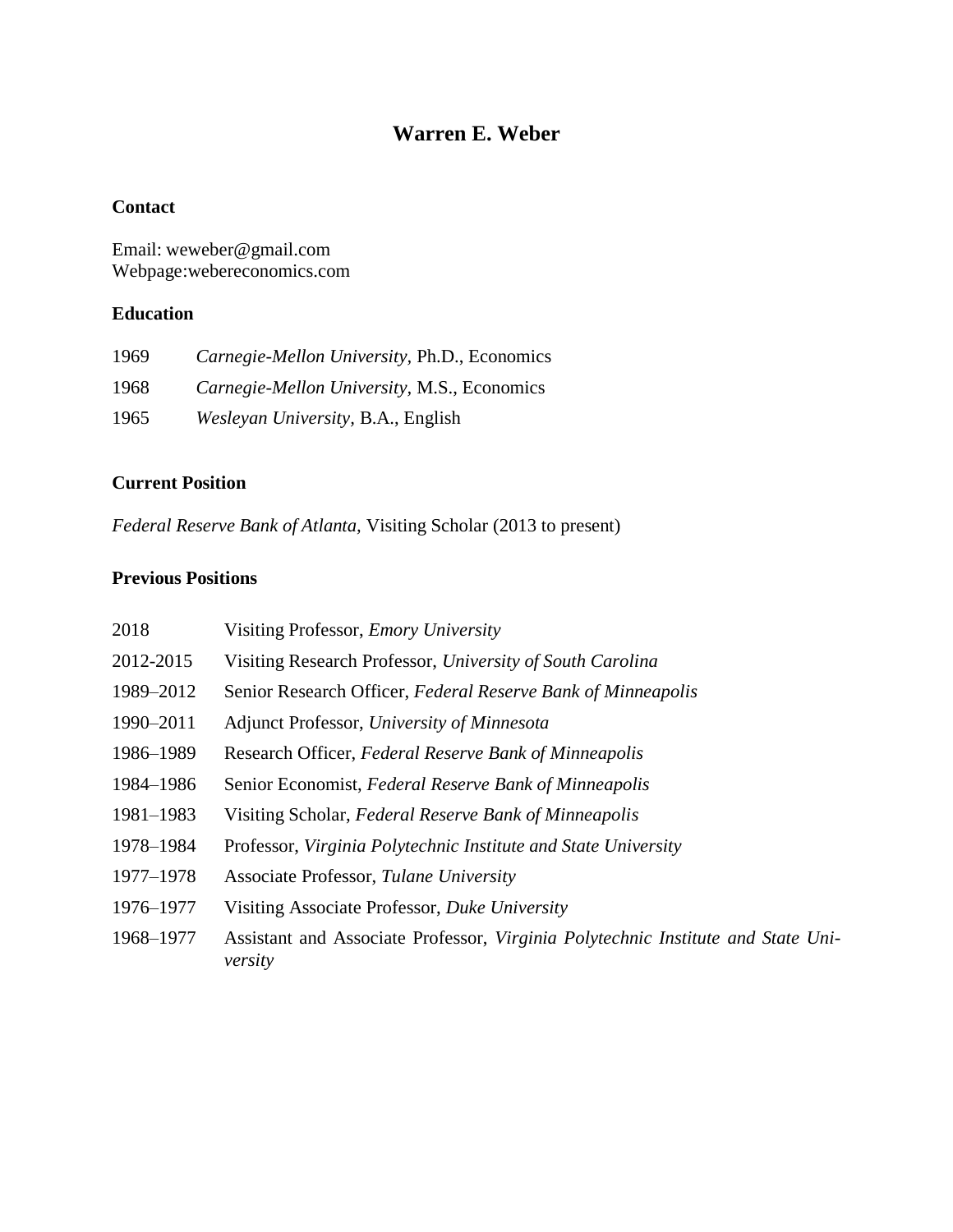#### **Journal Articles**

- "Time Aggregation and the Relationship between Inflation and Money Growth" with Janice Bouchet Breuer and John McDermott, *Journal of Money, Credit and Banking,* 351-375, March-April 2018
- "Coin Sizes and Payments in Commodity Money Systems" with Angela Redish, *Macroeconomic Dynamics,* 62-82, April 2011
- "A Model of Banknote Discounts" with Laurence Ales, Francesca Carapella, and Pricila Maziero, *Journal of Economic Theory,* 5-27, September 2008.
- "Early State Banks in the United States: How Many Were There and When Did They Exist?" *Journal of Economic History,* 433–455, June 2006.
- "Establishing a Monetary Union in the United States," with Arthur J. Rolnick and Bruce D. Smith in *Evolution and Procedures in Central Banking,* Davide E. Altig and Bruce D. Smith, eds. New York: Cambridge University Press, 2003, pp. 227-255.
- "Interbank Relationships in the Antebellum United States: Evidence from Pennsylvania," *Journal of Monetary Economics,* 455–474, March 2003.
- "Interest Rates and Inflation," with Fernando Alvarez and Robert E. Lucas, Jr., *American Economic Review*, 219-225, May 2001.
- "A Model of Bimetallism," with Francois R. Velde, *Journal of Political Economy,* 1210-1234, December 2000.
- "Redemption Costs and Interest Rates under the U.S. National Banking System," with Bruce Champ and Scott Freeman, *Journal of Money, Credit, and Banking,* 568-589, August 1999.
- "Private Money Creation and the Suffolk Banking System," with Bruce D. Smith, *Journal of Money, Credit, and Banking,* 624-659, August 1999.
- "A Model of Commodity Money, With Applications to Gresham's Law and the Debasement Puzzle," with Francois R. Velde and Randall Wright, *Review of Economic Dynamics,*  291-323, January 1999.
- "Money, Inflation, and Output Under Fiat and Commodity Standards," with Arthur J. Rolnick, *Journal of Political Economy*, 1308-21, December 1997.
- "The Debasement Puzzle: An Essay on Medieval Monetary History," with Arthur J. Rolnick and François R. Velde, *Journal of Economic History*, 789–808, December 1996.
- "Interest Rates Under the U.S. National Banking System," with Bruce Champ and Neil Wallace, *Journal of Monetary Economics,* 343–58, December 1994.
- "Estimating Linear Filters With Errors in Variables Using the Hilbert Transform," with Melvin Hinich, *Signal Processing*, 215–28, May 1994.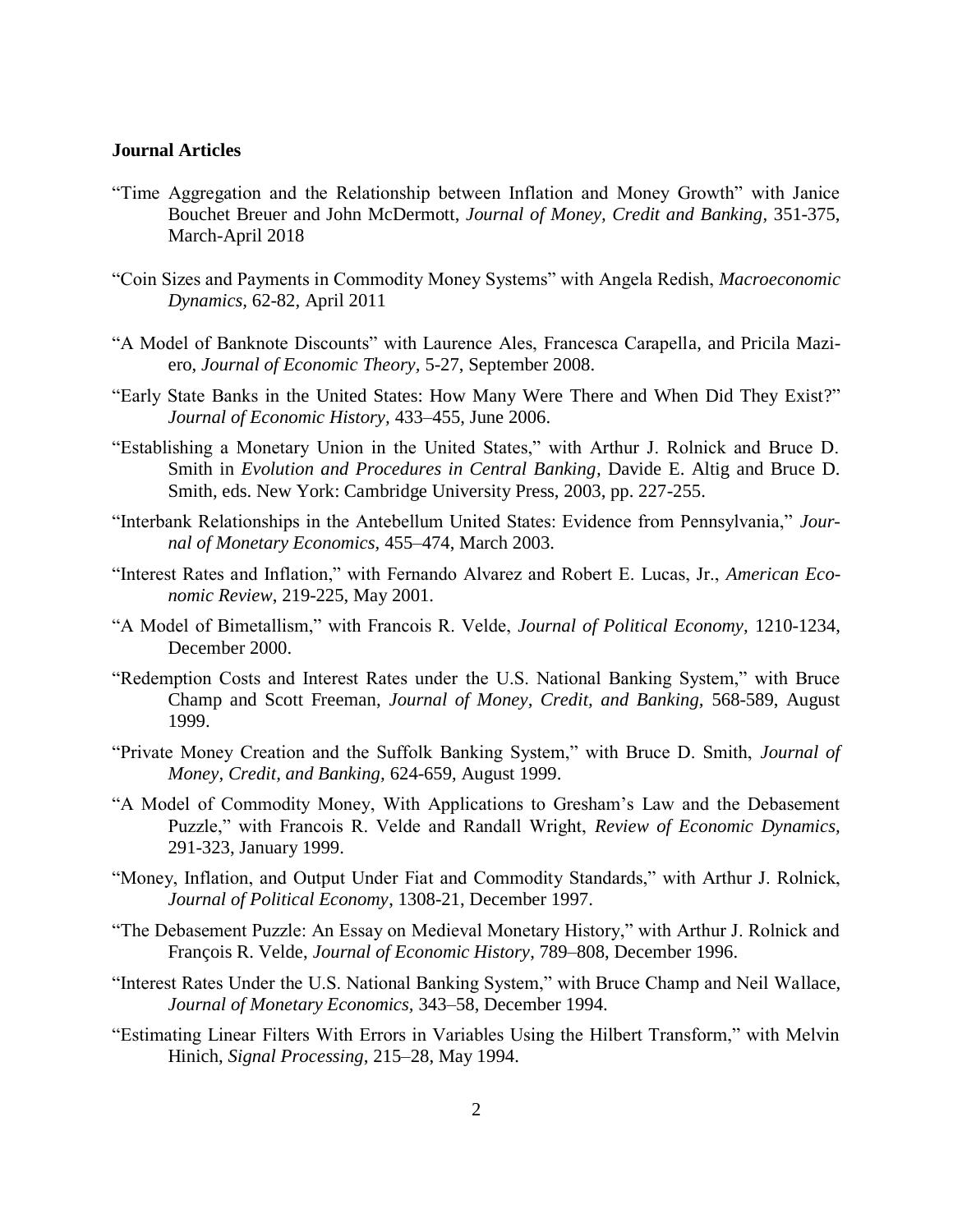- "Nonfundamental Uncertainty and Exchange Rates," with Robert King and Neil Wallace, *Journal of International Economics,* 83–108, February 1992.
- "Explaining the Demand for Free Bank Notes," with Arthur Rolnick, *Journal of Monetary Economics,* 47–71, January 1988.
- "The Regulatory Wedge Between the Demand-Side and Supply-Side Aggregation-Theoretic Monetary Aggregates," with William Barnett and Melvin Hinich, *Journal of Econometrics,* 165–85, 1986.
- "Gresham's Law or Gresham's Fallacy?" with Arthur Rolnick, *Journal of Political Economy,* 185–99, February 1986.
- "The Causes of Free Bank Failures: A Detailed Examination," with Arthur Rolnick, *Journal of Monetary Economics,* 269–91, November 1984.
- "A Method for Estimating Distributed Lags When Observations Are Randomly Missed," with Melvin Hinich, *Journal of the American Statistical Association,* 368–73*,* June 1984.
- "New Evidence on the Free Banking Era," with Arthur Rolnick, *American Economic* Review, 1080–91, December 1983.
- "A Goal Programming Approach to the Optimization of Multiple Response Simulation Models," with Edward Clayton and Bernard Taylor, *IIE Transactions,* 282–87*,* December 1982.
- "Output Variability Under Monetary Policy and Exchange Rate Rules," *Journal of Political Economy,* 733–51, August 1981.
- "Prior Information and the Observational Equivalence Problem," *Journal of Political Economy,*  411–15*,* April 1981.
- "The Effect of Real and Monetary Disturbances on the Price Level Under Alternative Commodity Reserve Standards," *International Economic Review,* 673–90, October 1980.
- "Some Implications of the Elimination of Intertemporal Arbitrage Opportunities for Interest Rate Changes," *Southern Economic Journal,* 541–48*,* October 1979.
- "Wagner's Law, Fiscal Institutions, and the Growth of Government," with Richard Wagner, *National Tax Journal,* 59–68, March 1977.
- "Consumer Behavior and Quantity Constraints: Some Implications for Monetary Theory," with Robert Mackay, *Journal of Money, Credit, and Banking,* 21–31*,* February 1977.
- "Competition, Monopoly and the Organization of Government in Metropolitan Areas," with Richard Wagner, *Journal of Law and Economics,* 661–84, December 1975.
- "Interest Rates, Inflation and Consumer Expenditures," *American Economic Review,* 843–58, December 1975.
- "Monetary Assets, Net Wealth, and Banking Structure," *Journal of Money, Credit, and Banking,* 331–42, August 1975.
- "Government Spending in a Neo-Walrasian Economy: An Alternative to the Keynesian Cross Analysis," *Southern Economic Journal,* 10–24, July 1974.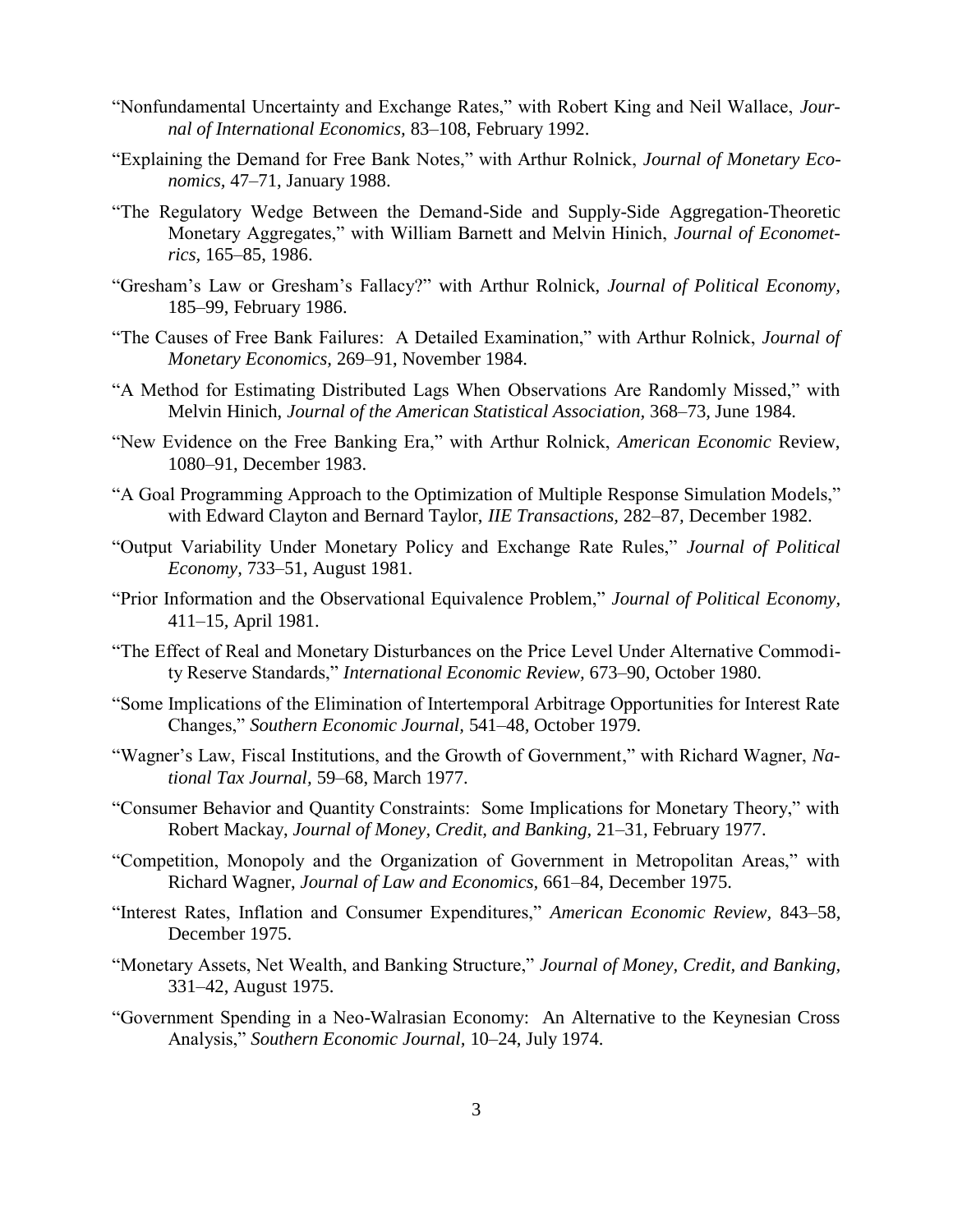- "Student Incentive Payments and Academic Achievement: An Empirical Test," with Charles Goetz and James Tucker, *Social Science Quarterly,* 159–67, June 1973.
- "Interest Rates and the Short-Run Consumption Function," *American Economic Review,* 421–25, June 1971.
- "Intertemporal Changes in Real Federal Income Tax Rates, 1954–1970," with Charles Goetz, *National Tax Journal,* 51–63, March 1971.
- "A Cost Effectiveness Analysis of Auto Safety Features," with Lester Lave, *Applied Economics* 2, 265–75, 1970.
- "The Effect on Interest Rates on Aggregate Consumption," *American Economic Review,* 591– 600, September 1970.

#### **Other Publications**

- "Money and Interest Rates," with Cyril Monnet, *Federal Reserve Bank of Minneapolis Quarterly Review*, 2–13, Fall 2001.
- "A Comparison of National Banks in Japan and the United States between 1872 and 1855," with Shigeki Miyajima, *Monetary and Economic Studies,* 31–48, February 2001.
- "The Suffolk Bank and the Panic of 1837: How a Private Bank Acted as a Lender-of-Last-Resort," with Arthur J. Rolnick and Bruce D. Smith, in *Risk Measurement and Systemic Risk: Proceedings of the Second Joint Central Bank Research Conference*, Bank of Japan, 1998.
- "Lessons from a Laissez-Faire Payments System: The Suffolk Banking System (1825-58)," with Arthur J. Rolnick and Bruce D. Smith, *Federal Reserve Bank of St. Louis Review*, 105- 16, May/June 1998.
- "Will the New \$100 Bill Decrease Counterfeiting?" with Edward J. Green, *Federal Reserve Bank of Minneapolis Quarterly Review,* 3–10, Summer 1996.
- "Some Monetary Facts," with George T. McCandless Jr., *Federal Reserve Bank of Minneapolis Quarterly Review*, 2–11, Summer 1995.
- "The Origins of Monetary Union in the United States," with Arthur Rolnick and Bruce Smith, Pierre Siklos, ed., *Varieties of Monetary Reforms: Lessons and Experiences on the Road to Monetary Union,* Kluwer Academic Publishers, 1994.
- "In Order to Form a More Perfect Monetary Union," with Arthur J. Rolnick and Bruce D. Smith, *Federal Reserve Bank of Minneapolis Quarterly Review,* 2–13, Fall 1993.
- "Resolving the National Bank Note Paradox," with Bruce Champ and Neil Wallace, *Federal Reserve Bank of Minneapolis Quarterly Review,* 13–21, Spring 1992.
- "Will Lower Interest Rates Spur the Economy?" with Martha Starr, *The Region*, 5–7, March 1992.
- "A Case for Fixing Exchange Rates," with Arthur Rolnick, *Federal Reserve Bank of Minneapolis 1989 Annual Report,* 3–14.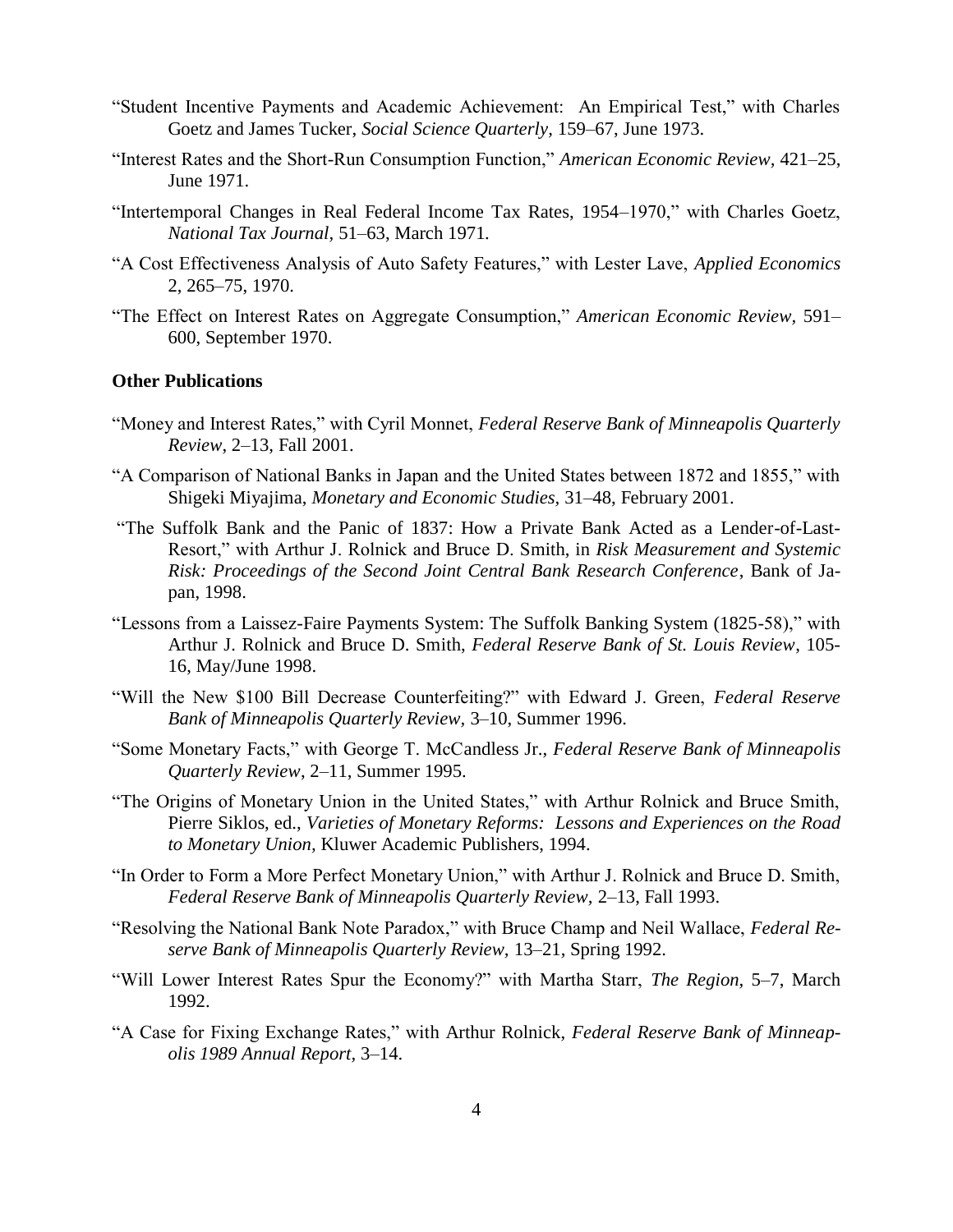- "Do Sterilized Interventions Affect Exchange Rates?" *Federal Reserve Bank of Minneapolis Quarterly Review,* 14–23, Summer 1986.
- "Banking Instability and Regulation in the U.S. Free Banking Era," with Arthur Rolnick, *Federal Reserve Bank of Minneapolis Quarterly Review,* 2–9, Summer 1985.
- "A Hilbert Transform Method for Estimating Distributed Lag Models with Randomly Missed or Distorted Observations," with Melvin Hinich, in E. Parzan, ed., *Time Series Analysis of Irregularly Observed Data,* Lecture Notes in Statistics 25, New York: Springer-Verlag, 134–57, 1984.
- "Free Banking, Wildcat Banking, and Shinplasters," with Arthur Rolnick, *Federal Reserve Bank of Minneapolis Quarterly Review,* 10–19, Fall 1982.
- "Saving: Comments," in Henry Aaron and Joseph Pechman, eds., *How Taxes Affect Economic Behavior,* Brookings Institution, 396–402, 1981.
- "Some Avenues for the Improvement of Price Forecasts Generated by Macroeconomic Models: Discussion," with Robert Mackay, *American Journal of Agricultural Economics,* 178–80, May 1975.
- "Indexation as a Response to Inflation: An Examination," with James Tucker, *Economic Review,* Federal Reserve Bank of Richmond, 17–21, November/December 1974.
- "Inflation, Disintermediation and the Savings and Loan Industry," (published as "S&L's Can't Raise Rates on Savings Above 7% Without New Distress"), *The Money Manager,* 12–13, December 1974.

#### **Bank of Canada Staff Working Papers**

- "Canadian Bank Notes and Dominion Notes: Lessons for Digital Currencies" Bank of Canada Staff Working Paper 2017-5, February 2017 (with Ben Fung and Scott Hendry)
- "The Bitcoin Standard: Lessons from the Gold Standard" Bank of Canada Staff Working Paper 2016-14, March 2016
- "Government and Private E-Money-Like Systems: Federal Reserve Notes and National Bank Notes" Bank of Canada Staff Working Paper 2015-18, June 2015
- "The Efficiency of Private E-Money-Like Systems: The U.S. Experience with National Bank Notes" Bank of Canada Staff Working Paper 2015-3, January 2015
- "The Efficiency of Private E-Money-Like Systems: The U.S. Experience with State Bank Notes" Bank of Canada Staff Working Paper 2014-15, April 2014

#### **Posts on Medium**

"The Quantity Theory of Money for Tokens" (February 2018)

"Skepticism About Algorithm-Based Stablecoins (March 2019)

"Stablecoin Protocols" (November 2018)